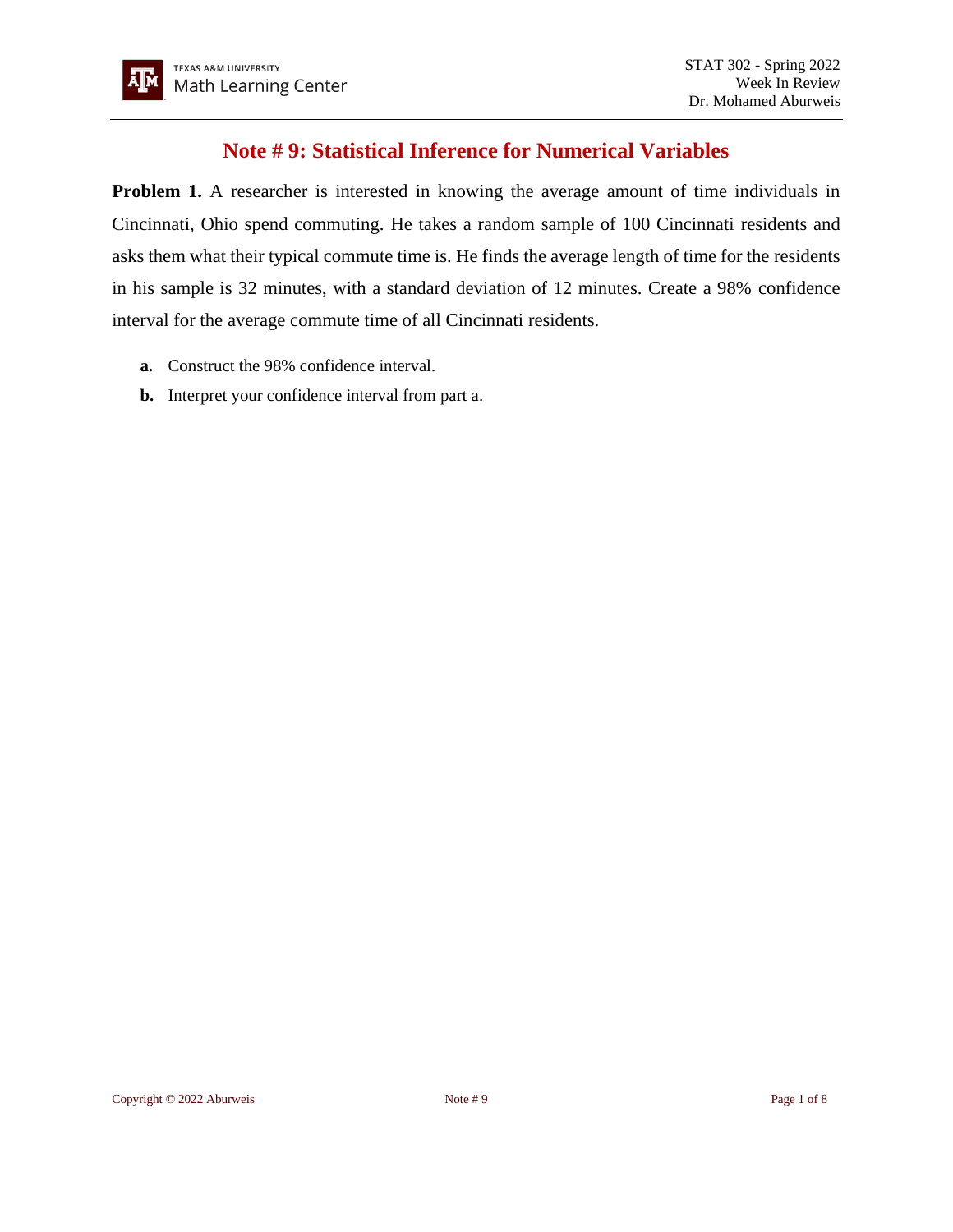**Problem 2.** A researcher is interested in knowing the average amount of time individuals in Cincinnati, Ohio spend commuting. He takes a random sample of 100 Cincinnati residents and asks them what their typical commute time is. He finds the average length of time for the residents in his sample is 32 minutes, with a standard deviation of 12 minutes. The researcher believes the average commute time of all Cincinnati residents is greater than 30 minutes. Conduct a hypothesis test at the 0.02 significance level to test this.?

- **a.** What are the hypotheses?
- **b.** What is the significance level?
- **c.** What is the value of the test statistic?
- **d.** What is the p-value?
- **e.** What is the correct decision?
- **f.** What is the appropriate conclusion/interpretation?
- **g.** Does the hypothesis test agree with the confidence interval from question 1?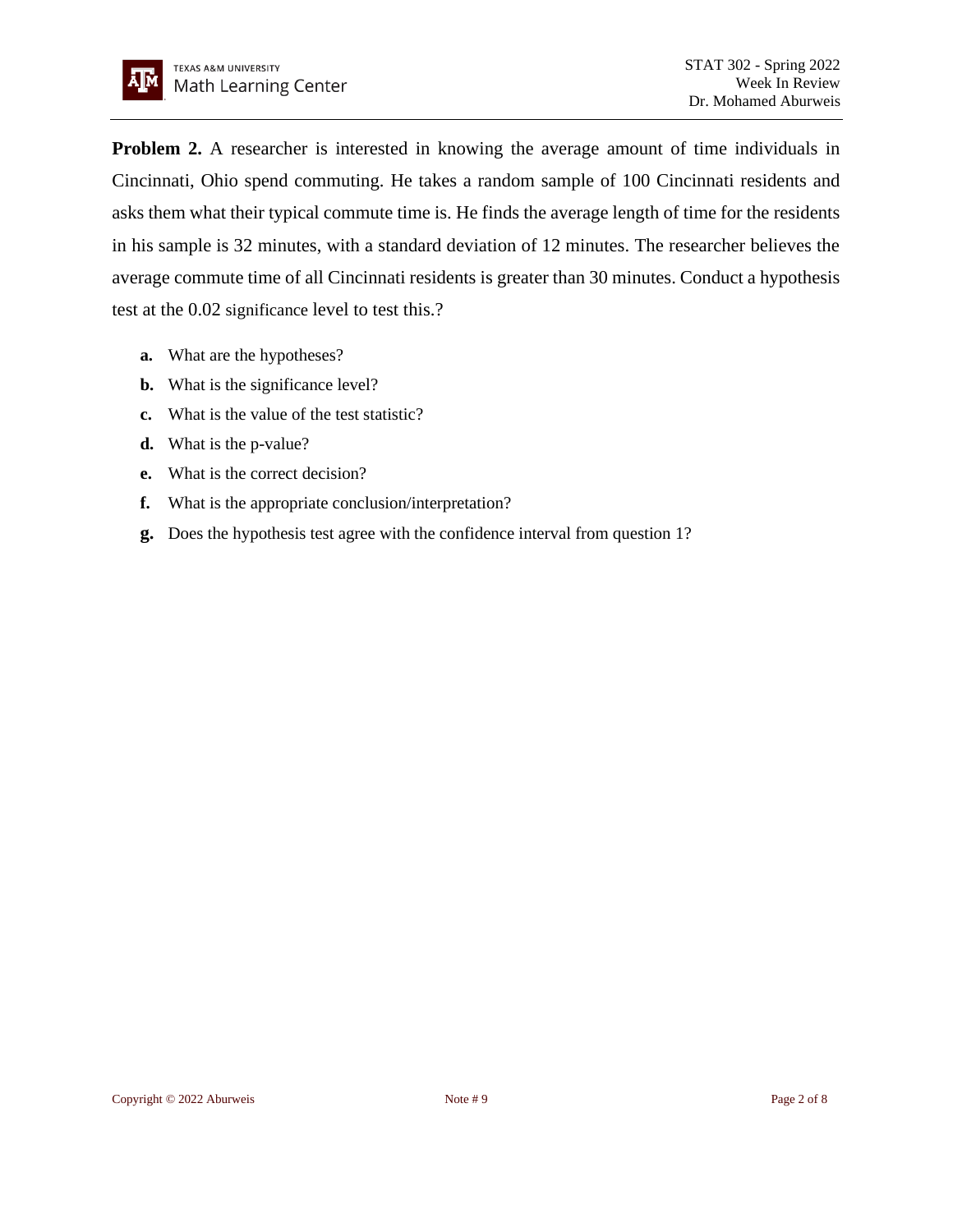**Problem 3.** The Human Toxome Project (HTP) is working to understand the scope of industrial pollution in the human body. Industrial chemicals may enter the body through pollution or as ingredients in consumer products. In October 2008, scientists at HTP tested cord blood samples for 20 newborn infants in the United States. The cord blood of the "In utero/newborn" group was tested for 430 industrial compounds, pollutants, and other chemicals, including chemicals linked to brain and nervous system toxicity, immune system toxicity, reproductive toxicity, and fertility problems. The researchers recorded the number of these targeted chemicals that were found in each infant's cord blood. The average number of targeted chemicals found was 127.45, with a standard deviation of 25.965. Create a 90% confidence interval for the average number of targeted chemicals in all infants' cord blood.

- **a.** Construct the 90% confidence interval.
- **b.** Interpret your confidence interval from part a.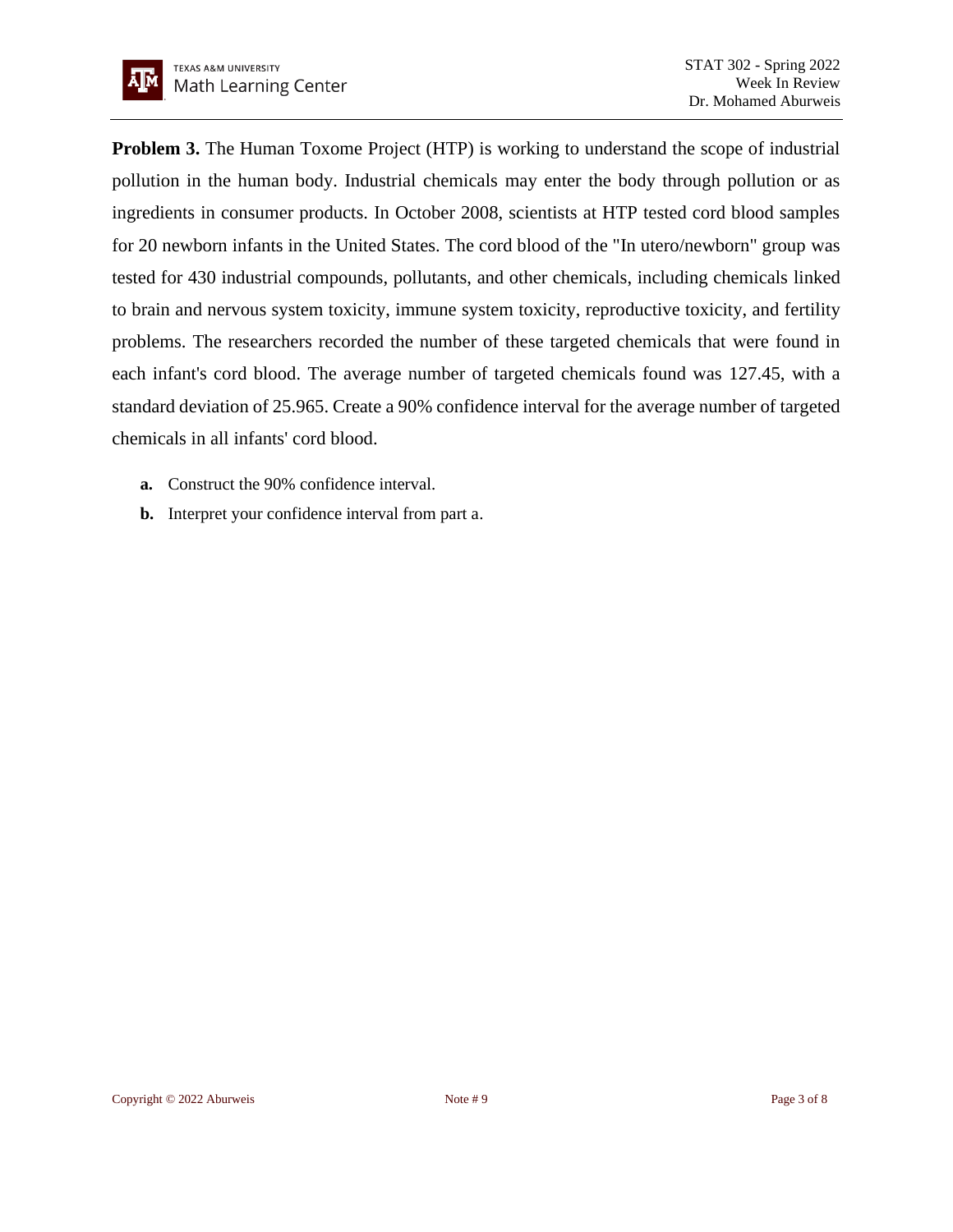**Problem 4.** The Human Toxome Project (HTP) is working to understand the scope of industrial pollution in the human body. Industrial chemicals may enter the body through pollution or as ingredients in consumer products. In October 2008, scientists at HTP tested cord blood samples for 20 newborn infants in the United States. The cord blood of the "In utero/newborn" group was tested for 430 industrial compounds, pollutants, and other chemicals, including chemicals linked to brain and nervous system toxicity, immune system toxicity, reproductive toxicity, and fertility problems. The researchers recorded the number of these targeted chemicals that were found in each infant's cord blood. The average number of targeted chemicals found was 127.45, with a standard deviation of 25.965. In 2000, the average number of targeted chemicals found in infant's cord blood was 120. Conduct a hypothesis test at the 0.10 significance level to test if the average number has changed.?

- **a.** What are the hypotheses?
- **b.** What is the significance level?
- **c.** What is the value of the test statistic?
- **d.** What is the p-value?
- **e.** What is the correct decision?
- **f.** What is the appropriate conclusion/interpretation?
- **g.** Does the hypothesis test agree with the confidence interval from question 3?
- **h.** How would the hypothesis test have changed if we wanted to see if the number of targeted chemicals had increased, instead of seeing if it had changed?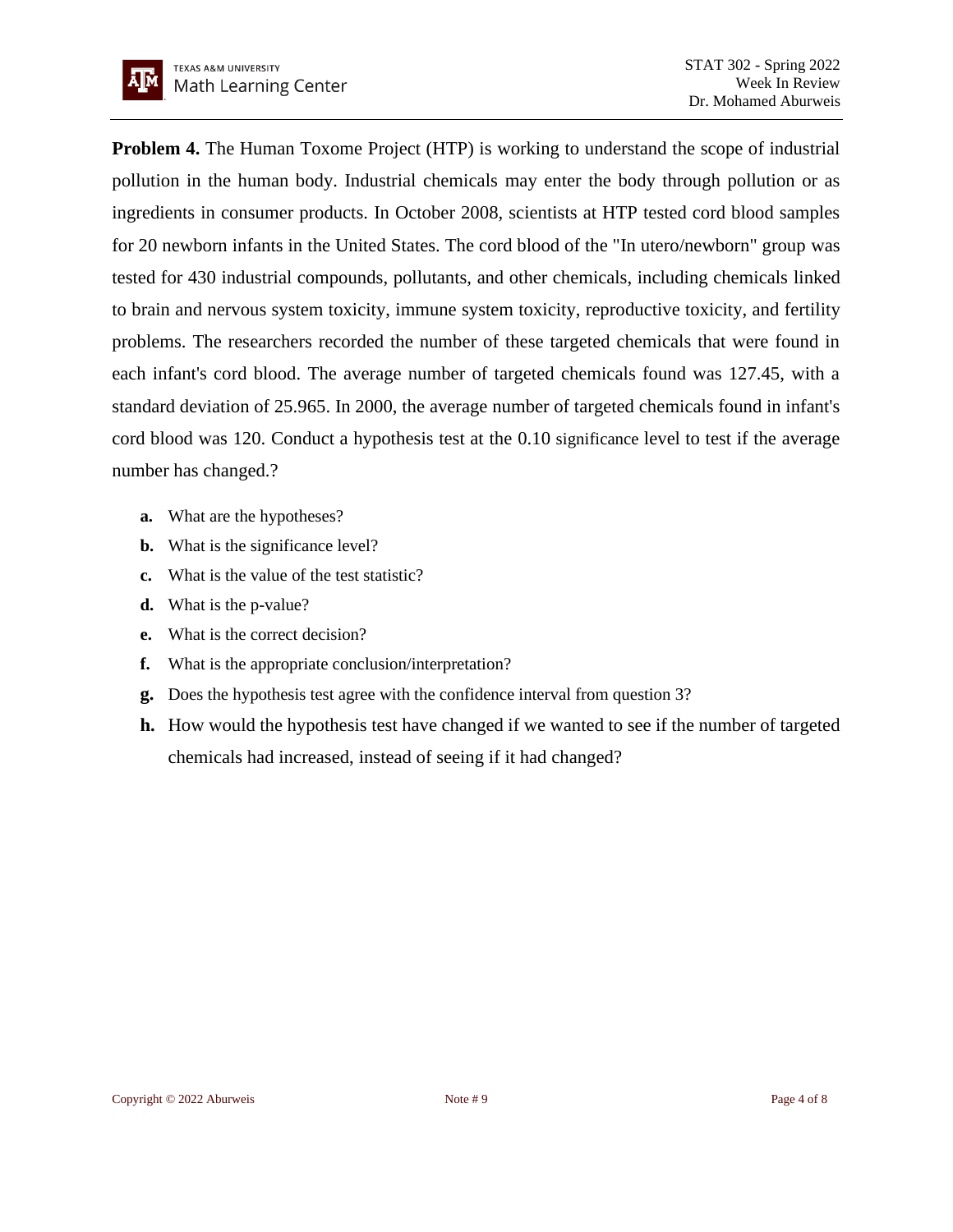

**Problem 5.** Suppose we want to determine if there is a difference between the price of a textbook on Amazon and the price of the same textbook at the UCLA bookstore. We sampled 201 UCLA courses. Of those, 68 required books could be found on Amazon. For each of these 68 books, we recorded the price of the book at the UCLA bookstore, the price of the book on Amazon, and the difference between the two (UCLA bookstore minus Amazon). The average difference in our sample was \$3.58, with a standard deviation of \$13.42. Create a 96% confidence interval for the average difference between the UCLA bookstore price and the Amazon price.

- **a.** Construct the 96% confidence interval.
- **b.** Interpret your confidence interval from part a.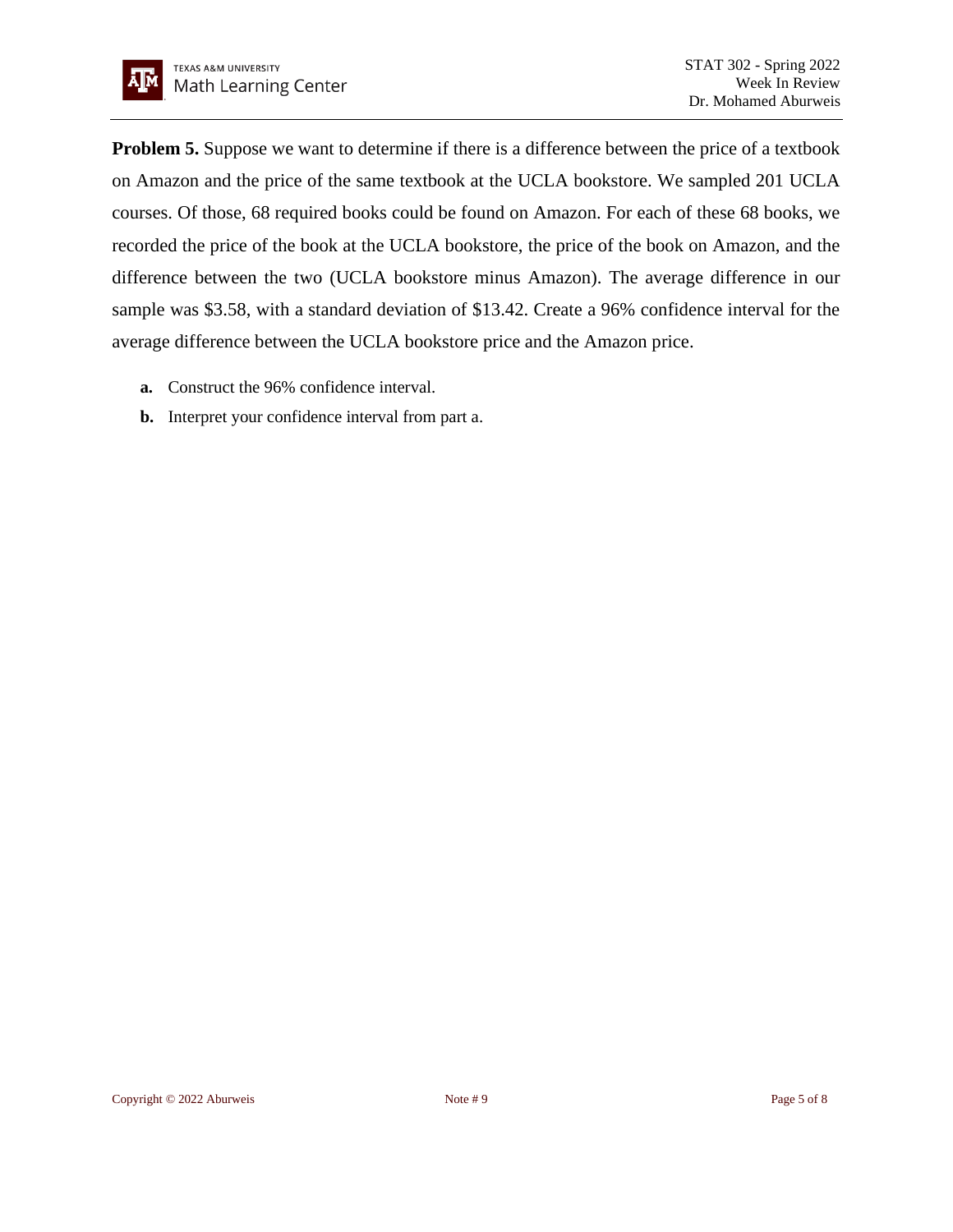

**Problem 6.** Suppose we want to determine if there is a difference between the price of a textbook on Amazon and the price of the same textbook at the UCLA bookstore. We sampled 201 UCLA courses. Of those, 68 required books could be found on Amazon. For each of these 68 books, we recorded the price of the book at the UCLA bookstore, the price of the book on Amazon, and the difference between the two (UCLA bookstore minus Amazon). The average difference in our sample was \$3.58, with a standard deviation of \$13.42. Conduct a hypothesis test at the 0.04 significance level to test this.

- **a.** What are the hypotheses?
- **b.** What is the significance level?
- **c.** What is the value of the test statistic?
- **d.** What is the p-value?
- **e.** What is the correct decision?
- **f.** What is the appropriate conclusion/interpretation?
- **g.** Does the hypothesis test agree with the confidence interval from question 5?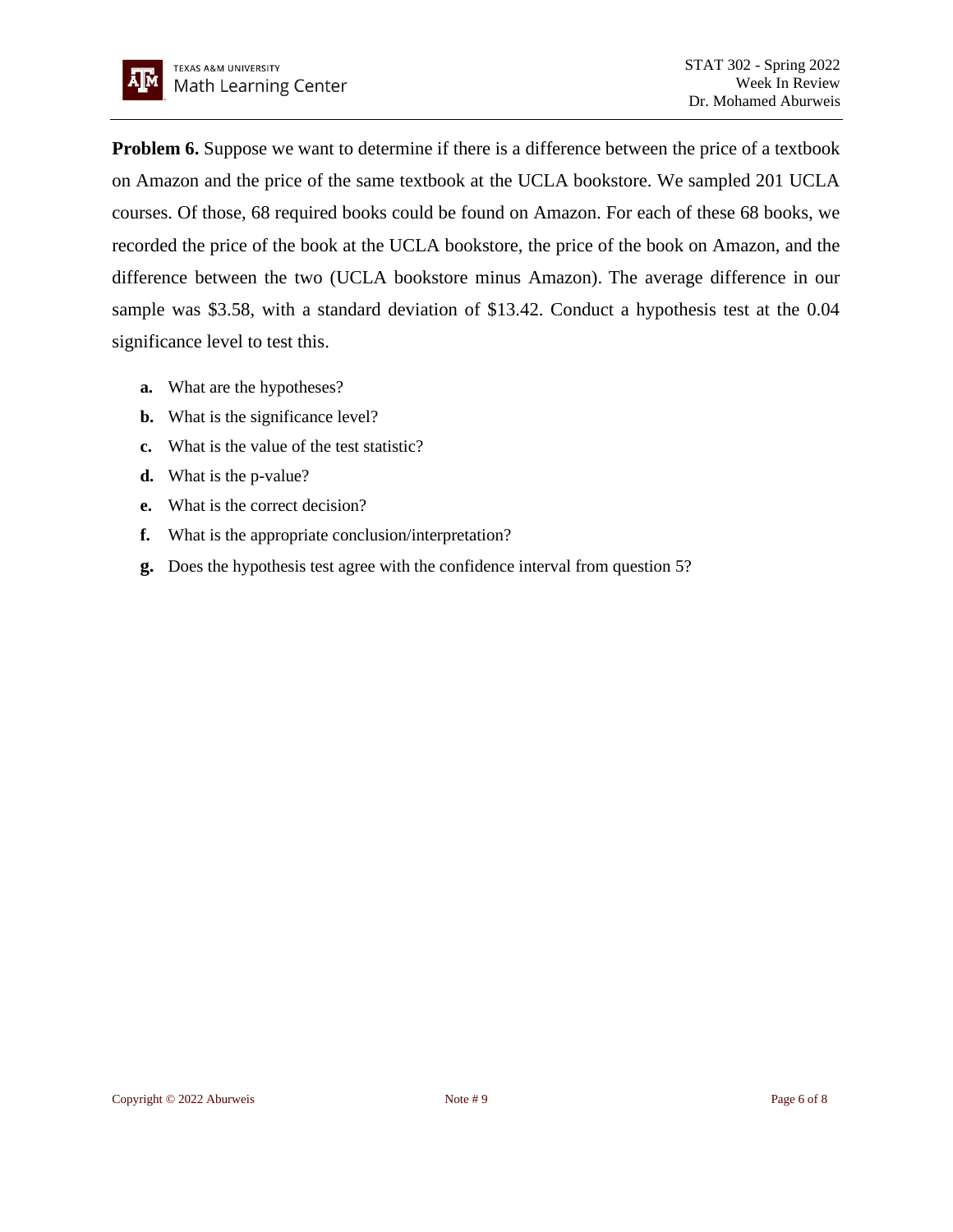**Problem 7.** A study was conducted to investigate the effectiveness of hypnotism in reducing pain. Eight randomly selected individuals were asked to rank their pain both before and after being hypnotized. A lower score indicates less pain. The average difference (after-before) for the sample was -3.13, with a standard deviation of 2.91. Create a 90% confidence interval for the average difference in pain levels.

- **a.** Construct the 90% confidence interval.
- **b.** Interpret your confidence interval from part a.